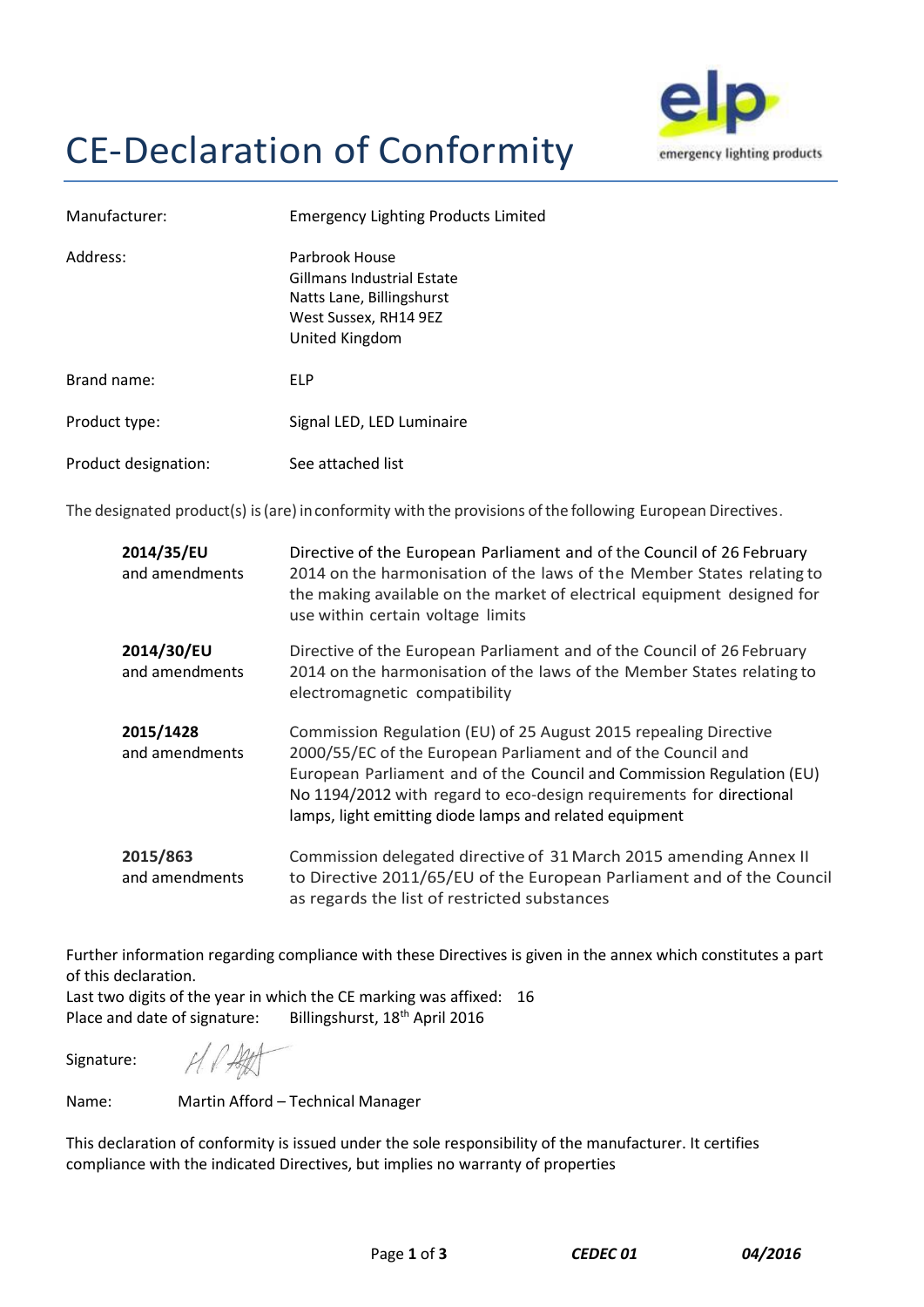## CE-Declaration of Conformity – Annex

The conformity of the designated product(s) with the provisions of the European Directive **2014/35/EU** is given by the compliance with the following European Standard(s) or other specifications. If not elsewhere/otherwise indicated the edition/amendment as referenced below applies.

| EN 60598-1:2015    | Luminaires- Part 1: General requirements and tests                                            |
|--------------------|-----------------------------------------------------------------------------------------------|
| EN 60598-2-1:1989  | Luminaires- Part 2-1: Particular requirements- Fixed general purpose<br><b>luminaires</b>     |
| EN 60598-2-22:2014 | Luminaires- Part 2-22: Particular requirements- Luminaires for emergency<br><b>luminaires</b> |
| EN 62493:2010      | Assessment of lighting equipment related to human exposure to<br>electromagnetic fields       |
| EN 62471:2008      | Photobiological safety of lamps and lamp systems                                              |

The conformity of the designated product(s) with the provisions of the European Directive **2014/35/EU** is given by the compliance with the following European Standard(s) or other specifications. If not elsewhere/otherwise indicated the edition/amendment as referenced below applies.

| EN 55015:2013<br>$+ A1:2015$ | Limits and methods of measurement of radio disturbance characteristics of<br>electrical lighting and similar equipment                                                                                                                                                    |
|------------------------------|---------------------------------------------------------------------------------------------------------------------------------------------------------------------------------------------------------------------------------------------------------------------------|
| EN 61000-3-2:2014            | Electromagnetic compatibility (EMC)- Part 3-2: Limits- Limits for harmonic<br>currents emissions (equipment input current $\leq 16$ A per phase)                                                                                                                          |
| EN 61000-3-3:2013            | Electromagnetic compatibility (EMC)- Part 3-3: Limits- Limitation of voltage<br>changes, voltage fluctuations and flicker in public low voltage supply systems,<br>for equipment with rated current $\leq$ 16 A per phase and not subjected to<br>conditional connection. |
| EN 61547:2009                | Equipment for general lighting purposes - EMC immunity requirements                                                                                                                                                                                                       |